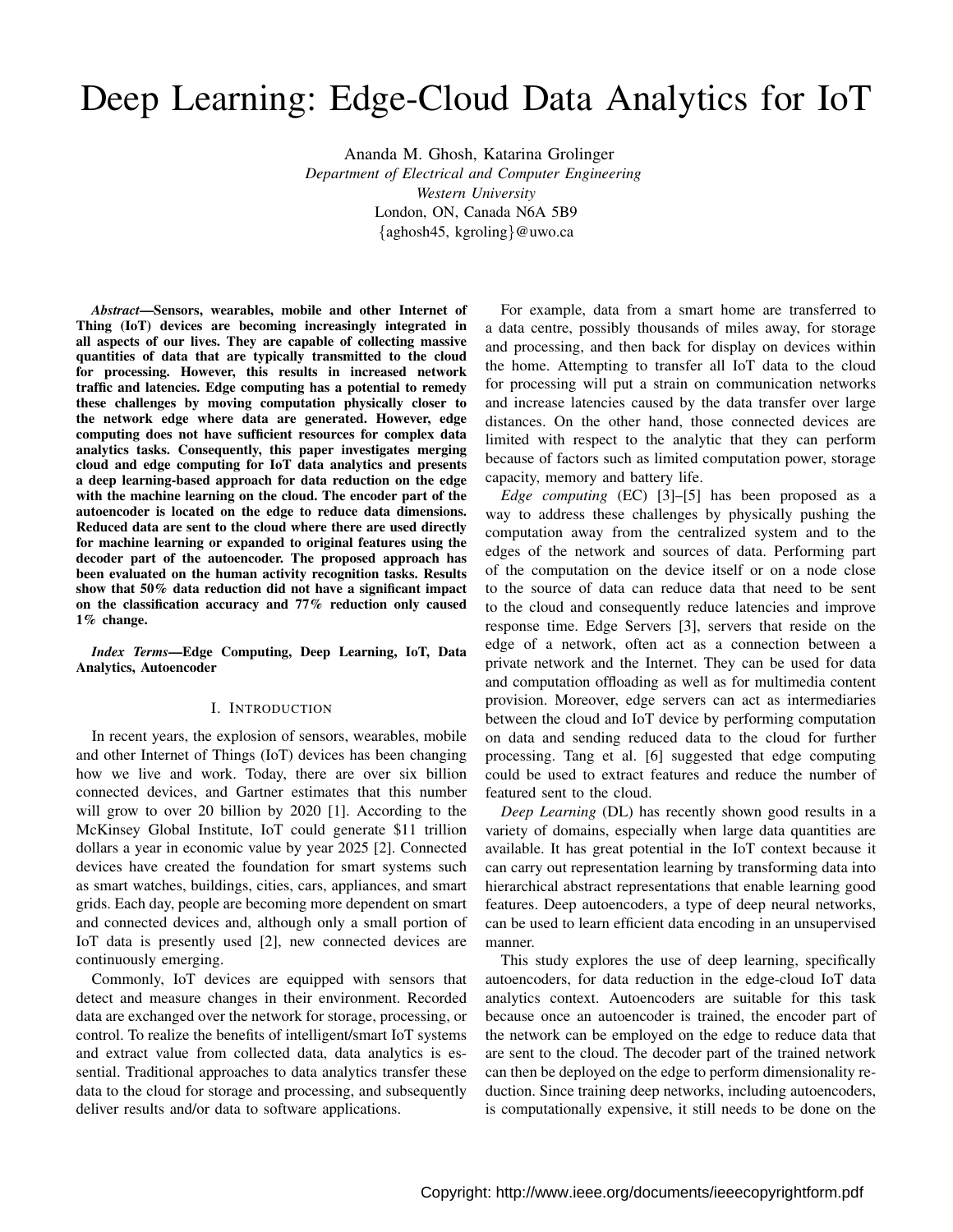cloud.

In this work, different autoencoder architectures are compared with respect to how much they reduce data and how they affect data analytics tasks. Two main scenarios are considered: in the first scenario, autoencoders are used for data reduction and the cloud machine learning (ML) task is carried out with the reduced data. In the second scenario, autoencoders on the edge reduce data similar to the first scenario, but on the cloud, the reduced data are first expanded (original data restored) before performing the ML task. The experiments are carried out on the task of human activity recognition with the data from smart-phones. In both scenarios, autoencoders have demonstrated the ability to reduce network traffic, without significantly impacting machine learning task accuracy.

The remainder of the paper is organized as follows: Section II provides background concepts and Section III reviews related work. The methodology is described in Section IV, and the results are presented in Section V. Finally, Section VI concludes the paper.

## II. BACKGROUND

This section introduces deep learning and dimensionality reduction.

# *A. Deep Learning*

Deep learning (DL) is a class of machine learning algorithms that use a cascade of multiple layers, with each one performing a non-linear transformation [7]. In recent years, DL has gained popularity because it demonstrated an ability to learn complex models and perform representation learning [8]. This type of learning uses data representations rather than explicit data to perform learning: data are transformed into hierarchical abstract representations that enable learning of good features, which are consequently used for the ML tasks.

Figure 1 illustrates the deep learning process on the object recognition task. Each layer learns a specific feature: edges, corners and contours, and object parts. The final layer performs the ML task using the learned features.



Fig. 1: Deep Learning [9]

Deep learning architectures are versatile, and a few popular examples include autoencoders, convolutional and recurrent neural networks. Because of the ability to extract global relationships from data and reliance on high level abstractions, deep learning can be used for both supervised and unsupervised learning. The proposed approach uses unsupervised learning, specifically autoencoders, to reduce data sent to the cloud.

*Autoencoders* (AE) [10] are neural networks trained to reproduce input vectors as output vectors. The input vector  $x_1, x_2, \ldots, x_n$ , is compressed through the hidden layers which have a fewer number of neurons than the input layer, into lower dimensional subspace and then uncompressed to reproduce the input as output. The objective is to learn a representation or data encoding for a data set.

In experiments, in addition to using autoencoders for data reduction, we use DL, particularly feedforward neural networks for human activity recognition.

#### *B. Dimensionality Reduction*

Machine learning problems commonly encounter a large number of features, or attributes, which is common in a variety of machine learning tasks, especially with large data sets. However, as the dimensionality increases, it becomes more difficult and time consuming to work with the data set and the effectiveness of the ML algorithm decreases [8]. Therefore, *dimensionality reduction* is used to reduce the number of features or attributes under consideration.

Principal Component Analysis (PCA) [11] is a widely used linear dimensionality reduction technique. It uses orthogonal transformations to convert a set of possibly correlated features into a set of linearly uncorrelated features, referred to as principal components. The first principal component explains the largest part of the data variation, and each following component explains the next highest variance under constraint that it is orthogonal to the preceding components. Dimensionality reduction is achieved by using only the first *n* principal components.

Autoencoders can also be used for feature reduction; they perform non-linear transformations whereas PCA carries out linear transformations. The number of neurons in the hidden layers controls the degree of dimensionality reduction, whereas the number of the hidden layers impacts how encoded features are computed. The experiments presented in our work compared accuracy achieved with autoencoders and PCA.

#### III. RELATED WORK

In recent years, edge computing has been attracting significant attention from both research and industry due to its promise to reduce latencies and network traffic, improve user experience, and reduce reliance on cloud [3], [5], [12], [13]. Edge computing shares many attributes with fog computing which refers to processing data close to data sources. Therefore, this section considers both, edge and fog.

Several studies have discussed edge computing concepts, potentials, advantages, and disadvantages [6], [14] without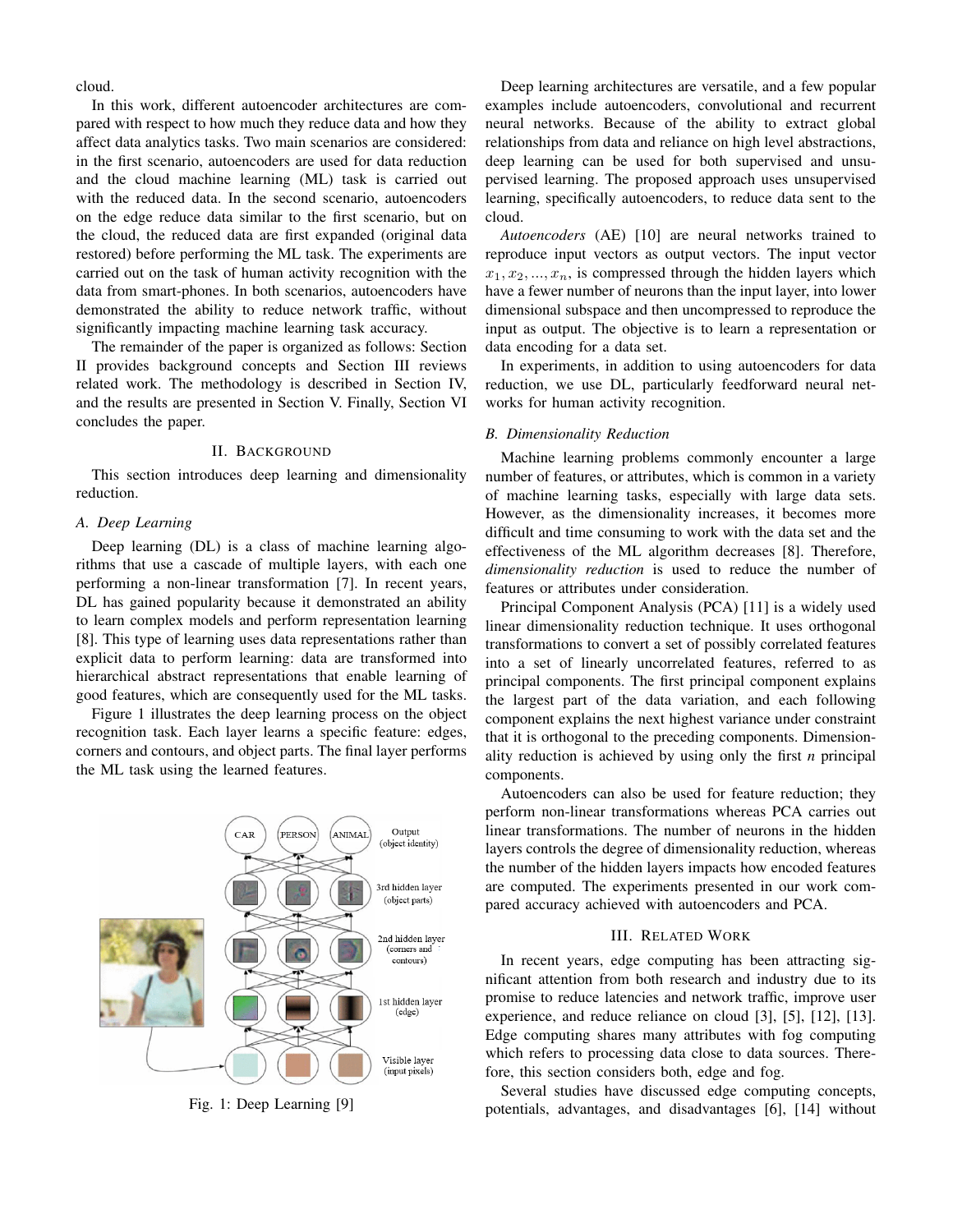demonstrating edge performance with experiments. For example, El-Sayed *et al.* [5] presented the big picture on the integration of edge, IoT, and cloud in a distributed computing environment. They discussed edge computing functional capabilities and identified challenges such as device selection, automated task allocation, computation offloading, communication overhead, mobility management, and security and privacy. Additionally, they compare edge computing with cloud and multi-could computing focusing on highlighting edge advantages. Finally, El-Sayed *at al.* conclude that edge computing technologies can provide distributed data processing for IoT applications overcoming drawbacks of traditional centralized processing.

The second group of related works presents experiments that demonstrate edge computing capabilities. Sinaeepourfard *et al.* [13] proposed fog to cloud (F2C) data management architecture incorporating the data preservation block with the objective of providing faster data access than the cloud. To illustrate possible benefits of the proposed architecture, they calculated the potential reduction in the data transfer volume and latency decrease taking the city of Barcelona as an example. Sinaeepourfard *et al.* did not run real-world experiments. Jararweh *et al.* [15] proposed a hierarchical model composed of mobile edge computing servers and cloudlets, small clouds located close to the edge of the network. Their experiments consisted of simulation scenarios; varying numbers of requests were generated with the objective of demonstrating how the offloading impacts the power consumption and the incurred delay.

Li *et al.* [16] proposed a manufacturing inspection system based on deep learning and fog computing for defect detection in large factories with big data. In their system, production images are captured by cameras and sent to convolutional neural network (CNN) for defect detection. In contrast to traditional CNN, where all layers are located on a single computing node, in the architecture proposed by Li *et al.*, lower-level layers are located on fog nodes and higher-level layers on the server. Performed experiments demonstrate high defect detection accuracy, decreased load on the central servers, and reduced overall computation time; however, latencies and communication overhead were not analyzed.

Jia *et al.* [17] proposed a Smart Street Lamp (SSL) system based on fog computing for smart cities with the objective of reducing maintenance periods, decreasing energy consumption, providing fine-grain control, and reducing theft. The evaluation demonstrated that the SSL system is capable of self-understanding various static, pre-defined states, and consequently improving issue detection and maintenance. Their experiments focused on the overall features of the system and did not specifically consider and compare the advantage of fog servers over cloud servers.

Study by He *et al.* [18] presented a multi-tier fog computing model with large-scale data analytics services for smart city applications. The multi-tier fog consists of ad-hock fogs and dedicated fogs with opportunistic and dedicated computing resources, respectively. Offloading, resource allocation, and

Quality of Service (QoS) aware job admission were designed to support data analytics and maximize analytics service utilities. In their setup, ad-hock nodes are lower resource devices such as Raspberry PIs and desktops, whereas higher resource servers are used as dedicated nodes. Presented experiments compare different architectures in respect to service utility and blocking probability.

A fog-enabled real-time traffic management system investigated by Wang *et al.* [19] offloads computation to the fog nodes with the aim of minimizing average response time for events reported by vehicles. Their system consists of three layers: the cloud, cloudlet, and fog layer. Vehicles act as fog nodes, cloudlets are assigned to the city regions, and cloud servers act as the integration system if needed. Conducted simulation experiments are based on the real-world traces of taxies and focus on exploring the effects of the number of fog nodes and service requests.

The discussed studies either examine edge and fog possibilities, advantages and challenges, [6], [14] or are concerned with a very specific use case scenario without specifically addressing data analytics or machine learning. In contrast, our work explores employing machine learning approach for data reduction on the edge nodes to decrease network traffic and latencies caused by data transfer to cloud for machine learning.

#### IV. METHODOLOGY

This section first introduces the edge-cloud architecture for data analytics. Next, data reduction with autoencoders and edge-cloud computation models are discussed.

## *A. Edge-cloud Architecture for Data Analytics*

The proposed edge-cloud architecture for data analytics is depicted in Figure 2. Similar to any other edge-based system, data from sensor-equipped devices such as smartphones, activity monitors, and smart meters, are transferred to the edge nodes for further processing. Pure edge computing systems perform complete computation on the edge nodes, whereas typical edge-cloud systems carry out task-specific computation on edge and possibly connect to cloud for integration purposes [19].



Fig. 2: Edge-cloud Computing Architecture for Data Analytics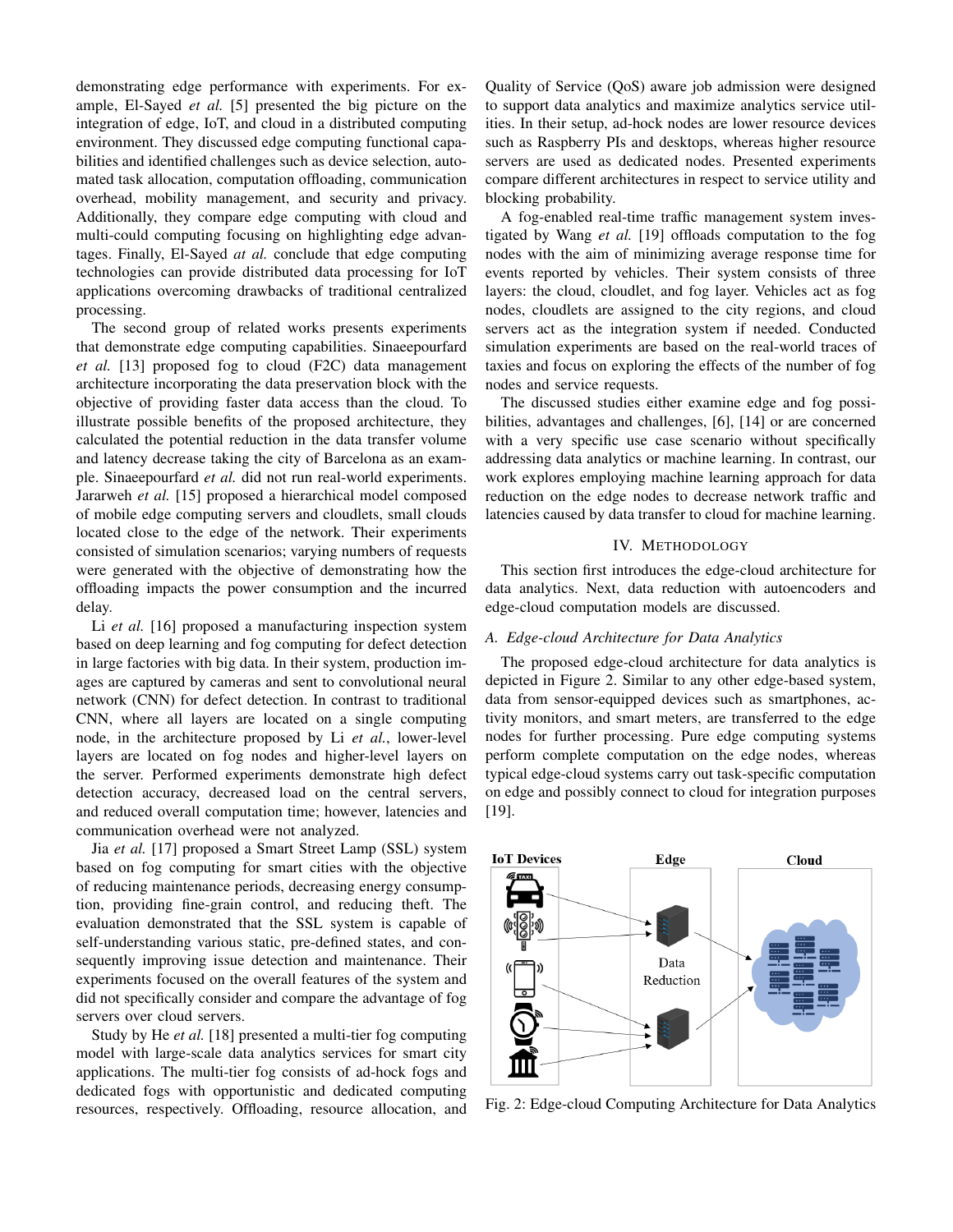Sensors are capable of high-frequency sampling: for example, voltage and frequency sensors can record thousands of readings per second. Because of this, quantity of data that need to be transferred is very large. Attempting to transfer all these data to the cloud for processing will result in high latencies and increased network traffic. Moreover, ML with such large data sets is challenging, time consuming, and sometimes infeasible. Therefore, the role of the edge nodes in the proposed edgecloud architecture for data analytics presented in Figure 2 is to reduce quantity of data transferred to the cloud in a way suitable for machine learning. While other edge computing solutions also reduce data transfer, the solution proposed here focuses on data reduction for ML tasks.

The two main categories of data reduction techniques in ML are *dimensionality reduction*, which reduces the number of variables under consideration, and *instance selection*, which selects a data subset for ML [8]. This paper uses a dimensionality reduction-based technique. After the data are reduced on the edge layer, they are sent to the cloud for ML tasks. Data from different sensors may be sent to different edge nodes, as illustrated in Figure 2, but all nodes forward the reduced data to the centralized location. In this way, ML models residing on the cloud can take advantage of the data coming from different places and through different fog nodes. Specific tasks could possibly be carried out on the edge nodes, but those would only have access to data from a subset of sensors.

## *B. Data Reduction with Autoencoders*

For data reduction on edge nodes, this study uses autoencoders. As already mentioned, autoencoders are capable of dimensionality reduction by learning hierarchical data representations. As illustrated in Figure 3, autoencoders take input data and process them through a number of hidden layers. A number of neurons in the hidden layers is smaller than the number of neurons in the input layer, which forces an autoencoder to learn an internal representation of data. An autoencoder consists of two parts: the encoder part compresses data by transforming it into abstract representation (encodings), and the decoder part is responsible for reconstructing the original data from the abstract representation. The inner layers of the autoencoder can be used as features for ML tasks.

To use an autoencoder for data reduction in the edge-cloud architecture, the encoder part of the network is located on the edge, and the decoder part is on the cloud. This way, when high-dimensional data arrive to the edge node, they are reduced to a smaller number of dimensions according to the encoder architecture. After these data are sent to the cloud, they can be directly used for ML tasks or the original signal can be reconstructed through the decoder part of the autoencoder located on the cloud and then used for ML tasks. Note that this is the processing layout used after the autoencoder is trained. Because autoencoder training is computationally expensive, it still needs to happen on the highresource nodes such as cloud or GPU-enabled devices.



Fig. 3: Autoencoder for Dimensionality Reduction in Edgecloud Architecture

## *C. Edge-cloud Computation Models*

This work considers three computation models as illustrated in Figure 4. Scenarios 1 and 2 employ edge-cloud data analytics, whereas Scenario 3 is a traditional cloud-based analytics scenario included solely for comparison purposes.

Scenario 1: Data from sensors are sent to edge nodes where data reduction is performed using the encoder part of the trained autoencoder. Reduced data are sent to the cloud where machine learning is carried out directly with the compressed data. In this scenario, the primary concern is the accuracy of the machine learning task; for example, in the case of classification, accuracy could be expressed through measures such as precision, recall, and F1-score. Note that autoencoders are used because they perform nonlinear dimensionality reduction; nevertheless, other techniques could be used such as PCA as will be demonstrated in the experiments.

Scenario 2: As in Scenario 1, data from sensors are sent to edge nodes where reduction is performed and the reduced data are sent to the cloud. Instead of carrying out an ML task directly on the reduced data, as it was done in Scenario



Fig. 4: Edge-cloud Computation Models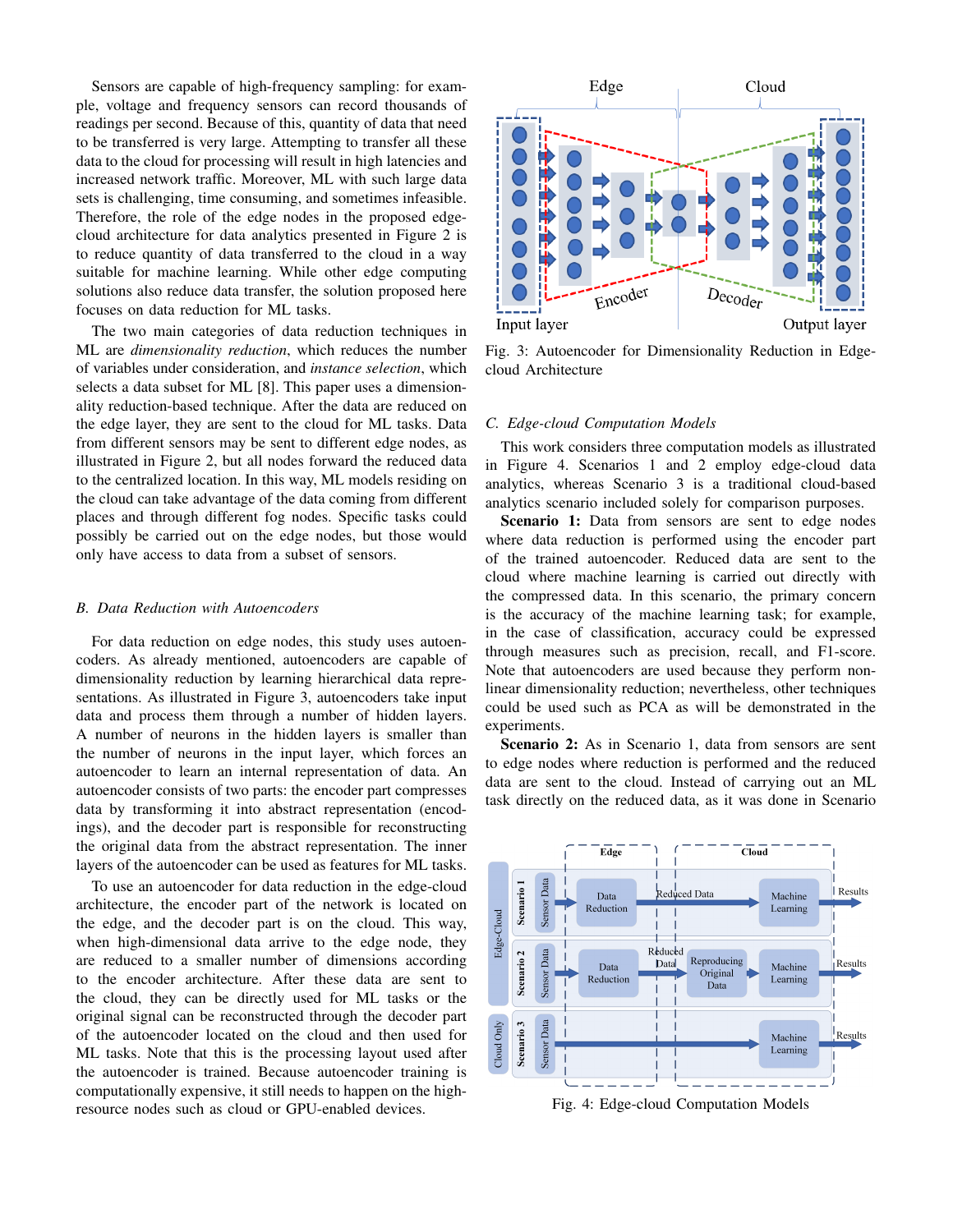1, original data are reconstructed using the decoder part of the autoencoder and ML uses the reconstructed data. This scenario transfers the same quantity of data from the edge to the cloud as Scenario 1. ML is performed on a larger quantity of data since original data are reconstructed; however, data reconstructing can provide more flexibility with respect to the features used for different ML tasks. As in Scenario 1, the accuracy of the final ML task is important. Additionally, in this scenario we are concerned with the accuracy of the reconstructed signal. If the autoencoders inner layers have too few neurons, in other words, an attempt was made to compress data too much, accuracy of the reconstructed signal will be affected. Examples of error measures for reconstruction accuracy include Mean Squared Error (MSE) and Mean Absolute Error (MAE). If the reconstructed data are of low quality, the accuracy of the final ML task will be reduced.

Scenario 3: This is a pure cloud computing scenario: data are sent directly from sensors to the cloud and ML is performed with these data. It is included here only as a baseline for comparison with the other two scenarios.

Of course, with ML it is important to keep the accuracy of the final machine learning task as high as possible. Because the main objective of the proposed architecture is to reduce network traffic and latencies, the amount of data that can be reduced on the edge needs to be considered.

When autoencoders are used for feature selection, the number of selected features is determined by the hidden layer with the fewest number of neurons. The number of hidden layers affects how the encodings are calculated; it is not the same if the input is reduced in a single step or by gradually decreasing the number of neurons in the hidden layers. The experiments presented in in this paper evaluated the impact of autoencoder architecture on ML task accuracy and data reduction.

#### V. EVALUATION

This section first introduces the machine learning task used for the evaluation and the data set, then describes the experiments and discusses their results.

# *A. Machine Learning Task and Data Set*

The proposed approach has been evaluated on the task of human activity recognition from smartphone data. Because smartphones are equipped with a variety of sensors such as accelerometers, gyroscopes, and proximity sensors, and support wireless communication protocols such as Wi-Fi and Bluetooth, they are capable of collecting and transmitting large quantities of data related to human activities. Pervasiveness makes smartphones a convenient and affordable solution for the unobtrusive monitoring of human activities [20].

This study uses publicly available human activity data set [20], [21]. Anguita *et al.* created this data set from accelerometer and gyroscope readings at a sampling rate of 50Hz [20]. Raw data were preprocessed, and the time signals were sampled in a fixed-length sliding window, resulting in the final data set with 561 features describing human activities. Additionally, each sample in the data set is labelled as walking,

walking down, walking up, sitting, standing, or laying. Thus, this is a classification problem. As this data set contains a relatively large number of features (561), it is suitable for data reduction on the edge nodes using deep learning.

The data set has 10301 observations; 70% of the data were used for training, and 30% for testing. All values were normalized by scaling to the range [0,1]. Note that in the proposed approach, the training is carried out on a single centralized system, and then the encoder part is deployed onto an edge node and the decoder part on the cloud.

#### *B. Experiments*

Three types of experiments were performed corresponding to the three scenarios from Figure 4:

- Classification with *encoded* data: Data are reduced (encoded) and the encoded data are used for the classification.
- Classification with *decoded* data: Data are first reduced (encoded), then restored (decoded), and the decoded data are used for the classification.
- Classification with *original* data: Data are used unchanged for the classification. This scenario is included for the comparison purposes.

Autoencoder's hidden layer with the fewest neurons determines how much data are reduced. To explore different degrees of reduction, the following architectures were considered:

- 561-265-561
- $561 265 128 265 561$
- 561-265-128-64-128-265-561.

Here each number represents a number of neurons in a layer starting from the input layer to the output layer. All architectures are symmetrical: encoder parts reduce the number of features (e.g. 561-256-128) and the corresponding decoders restore original data (e.g. 128-256-561). Consequently, the three architectures reduce data to 265, 128, and 64 features, respectively. In the case of a larger dimensionality reduction (e.g. 128 or 64), additional layers are introduced. Experiments with a large direct reduction were also performed, but gradual reduction achieved better accuracy.

To evaluate the classification, *accuracy*, *Mean Squared Error* (MSE) and *Mean Absolute Error* (MAE) were used. Accuracy represents the ratio of correctly classified samples to the total number of samples, whereas MSE and MAE are calculated as follows:

$$
MSE = 1/N \sum_{i=1}^{N} (y_i - \hat{y}_i)^2
$$

$$
MAE = 1/N \sum_{i=1}^{N} |y_i - \hat{y}_i|
$$

where  $y_i$  and  $\hat{y}_i$  are actual and predicted values, and N is the number of observations.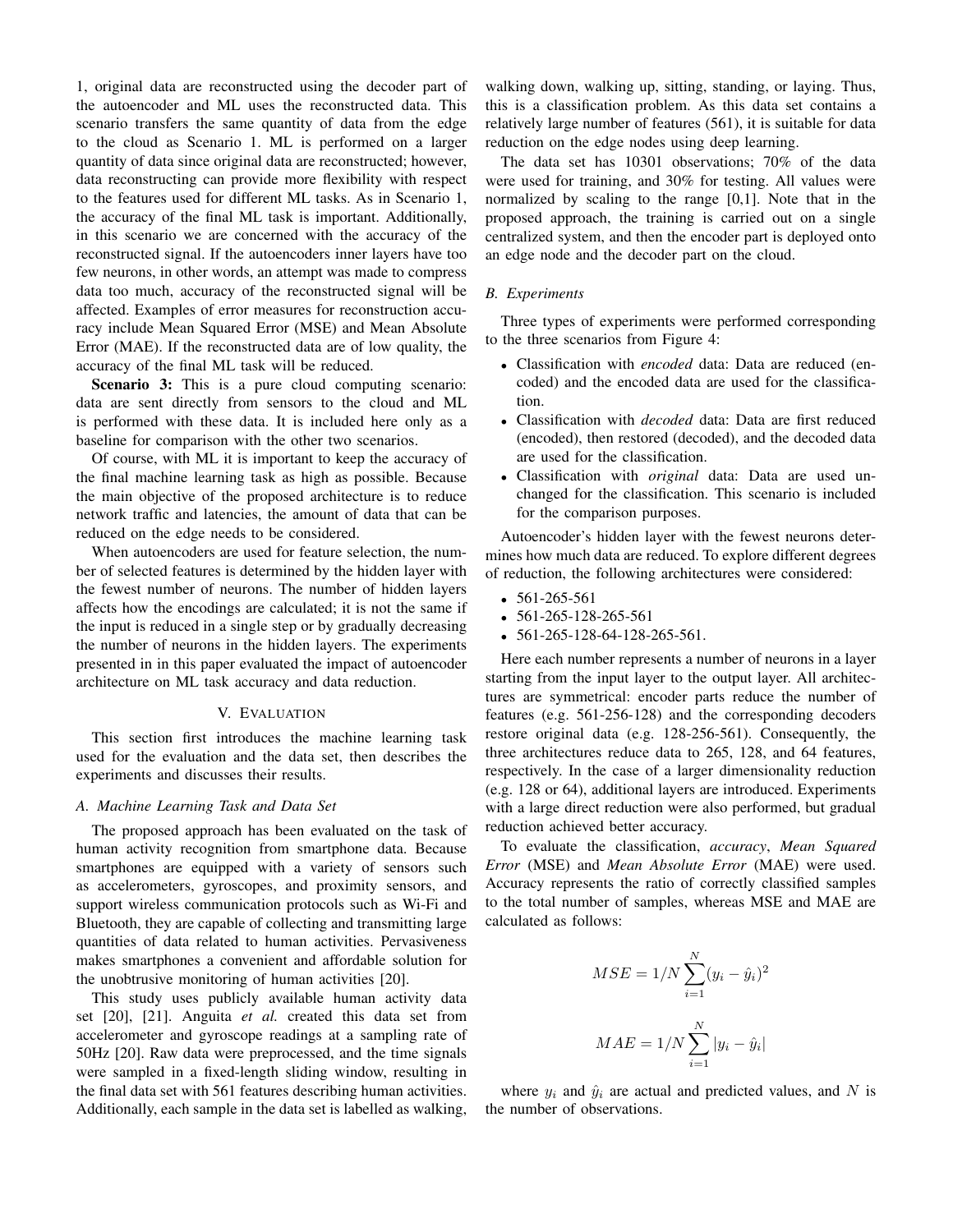## *C. Results and Discussion*

Two aspects of the system were evaluated: the impact of data reduction on the ML task accuracy and the degree of data reduction. With Big Data, a small drop in accuracy can be warranted if it is accompanied by gains such as reduction of network traffic and latencies.

As a benchmark for data reduction, a classification with a complete data set was carried out first (Scenario 3 from Section IV-C); results are presented in Table I. The achieved accuracy is high: over 95% of samples are classified correctly. Moreover, MSE and MAE are also low.

Next, Scenario 1 and 2 experiments were conducted with the three autoencoder (AE) architectures presented in subsection V-B: Figure 5 shows the results. Values on the horizontal axis 256, 128, and 64 show number of features after data reduction. Scenario 2 is indicated as *encoded* and Scenario 3 as *decoded*. In the figure, *'original'* refers to the classification with original data (Scenario 1) and, therefore, has the same values regardless of the horizontal axis reduction group. It can be observed that accuracy decreases as the number of features is reduced. Nevertheless, for 256 features, although the number of features is reduced from 561 to 256, there is hardly any change in accuracy as it just changes from 95.45% to 95.31%. Similarly, reduction to 128 features only reduces accuracy to 94.46%.

However, there is a more significant change in accuracy when going to 64 features: accuracy was 90% and 87% for encoded and decoded data, respectively. However, note that this is 88% reduction in data size. With 128 features and with 64 features, classification with encoded data achieves better accuracy than classification with decoded data; the difference is especially large in the case of 64 features.

Figure 6 shows the results for the same experiments but using PCA in place of an autoencoder. Still, data reduction to 256, 128, and 64 is considered. As it is the case with autoencoders, accuracy decreases as features are reduced. For encoded data and 256 features, accuracy is better than the accuracy with all features. This can be explained by curse

TABLE I Classification Accuracy





Fig. 5: Classification accuracy with autoencoder data reduction

of dimensionality, the negative effect of a large number of features on accuracy of ML algorithms [8].

Reduction using an autoencoder and PCA is compared in Figure 7; an autoencoder (AE) with encoded and decoded data and PCA with encoded and decoded data are considered. When data are reduced to 256 features, all four approaches achieve similar accuracy, with PCA encoded data achieving slightly better accuracy. When data are reduced to 128 features, autoencoders outperform PCA with the encoded version performing somewhat better then decoded. Reducing features to 64 results in a more significant drop in accuracy with both, PCA and AE. Nevertheless, even with aggressive reduction to 64 features, which is only around 13% of the original 561 features, the accuracy of AE with encoded data is still around 87%.

Because the main objective of edge-cloud IoT data analytics is to reduce network traffic and latencies, it is important to examine how much the proposed approach reduces data size. Figure 8 shows the size of original data compared to reduction to 256, 128 and 64 features. It can be seen that data reduce from 11.2MB for original data to 5.754MB for 256 features, 2.877MB for 128, and 1.4386MB for 64 features. Consequently, the data sent to the cloud are significantly reduced, which is especially important in the case of large data quantities such as those in IoT.

The experiments presented here show that by using autoencoders we were able to reduce the number of features from 561 to 256, which represents a reduction of over 50%, without significantly impacting the accuracy of human activity recognition task. Although PCA is a linear feature reduction technique, it achieved similar results to the autoencoder which is non-linear. Consequently, we cannot conclude that autoencoders always outperform PCA. Nevertheless, both autoencoders and PCA were successful in reducing data without significantly impacting the ML task accuracy and thus can both be used for edge-cloud analytics.

#### VI. CONCLUSION AND FUTURE WORK

Proliferation of sensors, wearables, mobile, and other IoT devices has resulted in massive quantities of data, and this trend is expected to continue. Attempting to transfer all these data to the cloud for storage and processing will result in increased network traffic and latencies.



Fig. 6: Classification accuracy with PCA data reduction